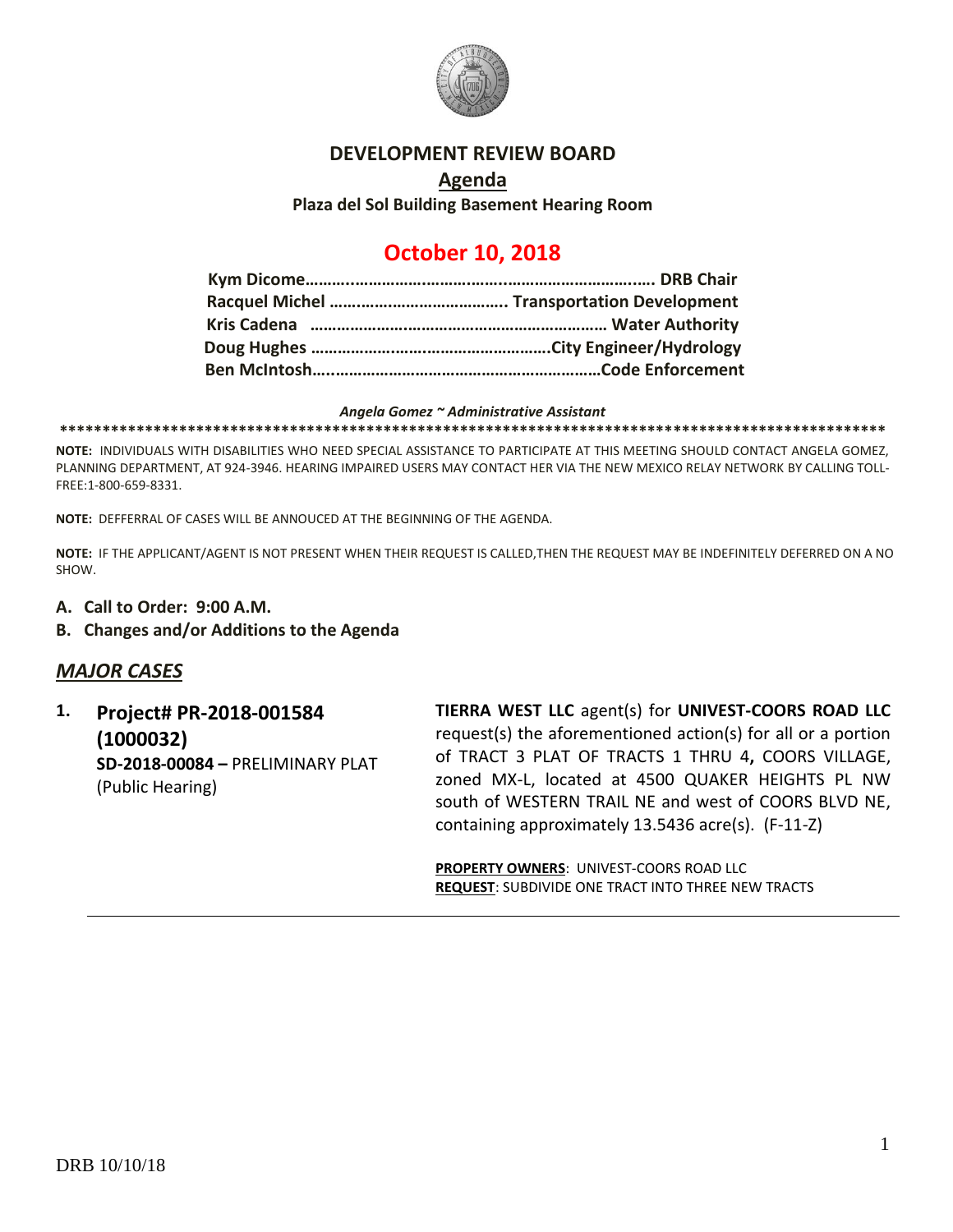| 2. | Project# PR-2018-001584 |
|----|-------------------------|
|    | (1000032)               |

**SI-2018-00132** – FINAL SIGN OFF OF EPC APPROVED SITE DEVELOPMENT PLAN FOR SUBDIVISION (08EPC-40030) **SI-2018-00151** FINAL SIGN OFF OF EPC APPROVED SITE DEVELOPMENT PLAN FOR BUILDING PERMIT (08EPC-40031)

**TIERRA WEST LLC** agent(s) for **UNIVEST – COORS ROAD LLC** request(s) the aforementioned action(s) for all or a portion of: TRACT 3 PLAT OF TRACTS 1 THRU 4**,** COORS VILLAGE zoned MX-L, located at 4500 QUAKER HEIGHTS PL NW south of WESTERN TRAIL NE and west of COORS BLVD NE, containing approximately 13.5446 acre(s). (F-11-Z) *[Deferred from 9/19/18, 10/3/18]*

**PROPERTY OWNERS**: UNIVEST-COORS ROAD LLC **REQUEST**: EPC SITE PLAN -FINAL SIGN-OFF

| 3. | Project# PR-2018-001579<br>(1002202)<br>SI-2018-00152 - SITE PLAN<br>(Public Meeting)                 | MODULUS ARCHITECTS INC. agent(s) for WINROCK<br><b>PARTNERS LLC</b> request(s) the aforementioned action(s) for<br>all or a portion of PARCEL A-1-A-1-B SUBD PLAT TRS A-1-A-<br>1-A & A-1-A-1-B WINROCK CENTER ADDN, PARCEL A-2 AND<br>A-3 PLAT OF PARCELS A-1 THRU A-3 & PARCEL C-2A<br>WINROCK CENTER ADDN + PARCEL C-2A1 SUBD PLAT<br>PARCEL C-2A1 & C-2A2 WINROCK CENTER ADDN, PARCEL<br>E1A WINROCK CENTER ADDITION, PARCEL D1A WINROCK<br>CENTER ADDN REPLAT OF PARCEL D1 WINROCK CENTER<br>ADDN AND PARCEL A-1-A-1-A-1-A WINROCK CENTER<br>ADDITION, zoned MX-H, located at 2100 LOUISIANA BLVD<br>NE, containing approximately 83.00 acre(s). (J-19)<br><b>PROPERTY OWNERS: WINROCK PARTNERS LLC</b><br>REQUEST: SITE PLAN FOR ROAD B AT WINROCK TOWN CENTER |
|----|-------------------------------------------------------------------------------------------------------|----------------------------------------------------------------------------------------------------------------------------------------------------------------------------------------------------------------------------------------------------------------------------------------------------------------------------------------------------------------------------------------------------------------------------------------------------------------------------------------------------------------------------------------------------------------------------------------------------------------------------------------------------------------------------------------------------------------------------------------------------------------------|
| 4. | Project# PR-2018-001578<br>SD-2018-00150 - MAJOR AMENDMENT<br><b>TO SITE PLAN</b><br>(Public Meeting) | <b>SOLEIL WEST agent(s) for SAN JOSE CATHOLIC CHURCH</b><br>request(s) the aforementioned action(s) for all or a portion<br>of TRACT A, SAN JOSE PARISH, zoned R-1B, located on<br>BROADWAY BLVD SE east of ROMANA AVE SE, containing<br>approximately 6.7489 acre(s). (M-14)                                                                                                                                                                                                                                                                                                                                                                                                                                                                                        |
|    |                                                                                                       | PROPERTY OWNERS: ARCHDIOCESE OF SANTA FE CATHOLIC SERVICE<br><b>BLDG</b><br><b>REQUEST: MAJOR AMENDMENT TO SITE PLAN TO ADD NEW PARISH</b><br><b>HALL</b>                                                                                                                                                                                                                                                                                                                                                                                                                                                                                                                                                                                                            |